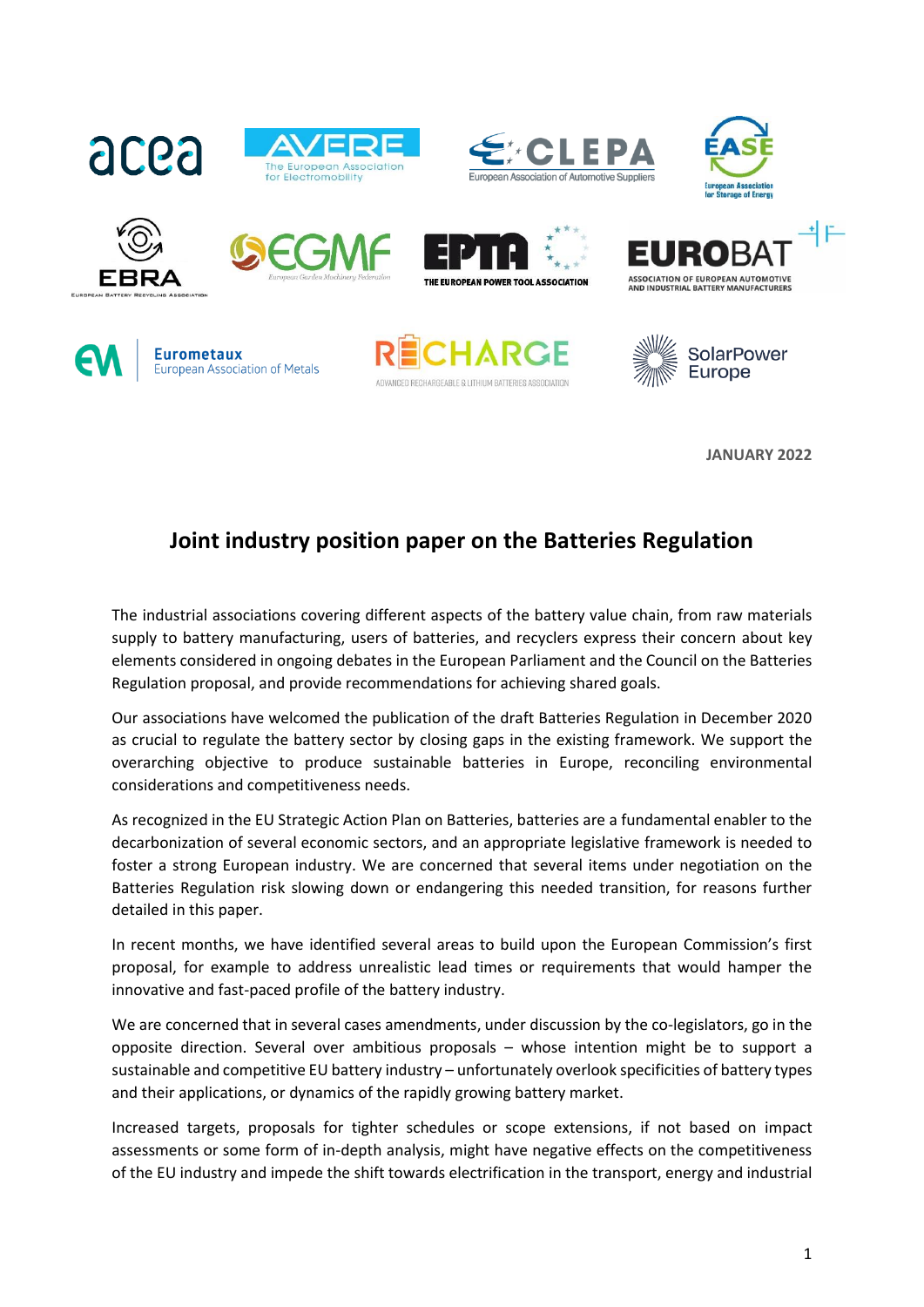sectors. Consequently, the result would go against the Strategic Action Plan on Batteries as well the EU Green Deal objectives and the Fit for 55 ambition.

This paper provides five key recommendations of achieving a robust legislation that will embrace future developments of sustainable and innovative batteries:

- 1) Recycled content
- 2) Design requirements and second life
- 3) Material recovery targets
- 4) The scope of carbon footprint and of performance and durability
- 5) Restriction of hazardous substances

#### **1) Recycled content**

Article 8 of the proposal requires all electric vehicles, industrial and automotive batteries above 2 kWh to use minimum levels of secondary materials as of 2030. The battery manufacturing industry relies on secure supply of primary and secondary raw materials. The prediction of the amount of secondary raw materials available in 2030 (and later), and whether it will be sufficient to meet the targets, is not clear yet.

In the case of mandatory use of secondary raw materials, shortages of battery materials in the EU might cause production stops in the EU or force European manufactures to source secondary raw materials from non-European producers. This would not support the strategic autonomy on battery raw materials. It would disproportionally benefit the import of batteries from non-EU countries where higher volumes of waste from batteries and other products (including manufacturing scrap) for the production of secondary raw material are available. It may also delay the availability of electric vehicles and other battery-powered applications in Europe. Furthermore, setting targets at this early stage, when the future development of the market and availability of secondary raw materials is still unknown, could lead to a real risk of high price volatility for raw materials, and thus for batteries.

The actual availability of secondary materials depends on several factors like:

- a) The number of batteries in service.
- b) Their lifetime.
- c) The uptake of second life batteries versus recycling.

Recycled content targets incentivize the premature end-of-life of batteries and are in direct opposition to long lifetimes and second life. Conversely, measures promoting re-use, remanufacturing and repurposing would extend the lifetime of the battery and delay their recycling, reducing the total amount of batteries available for recycling and hence decreasing the availability of secondary raw materials.

d) The export of battery waste fraction outside Europe.

If considered as waste, the recycling outside Europe must fulfill equivalent requirements as in Europe. Verification and enforcement are major tasks to be tackled to ensure a sustainable battery production and recycling of waste batteries globally.

Considering the Commission's inception impact assessment's concluding remarks on the limited environmental benefits of recycled content for batteries for the next decade, it must be stated that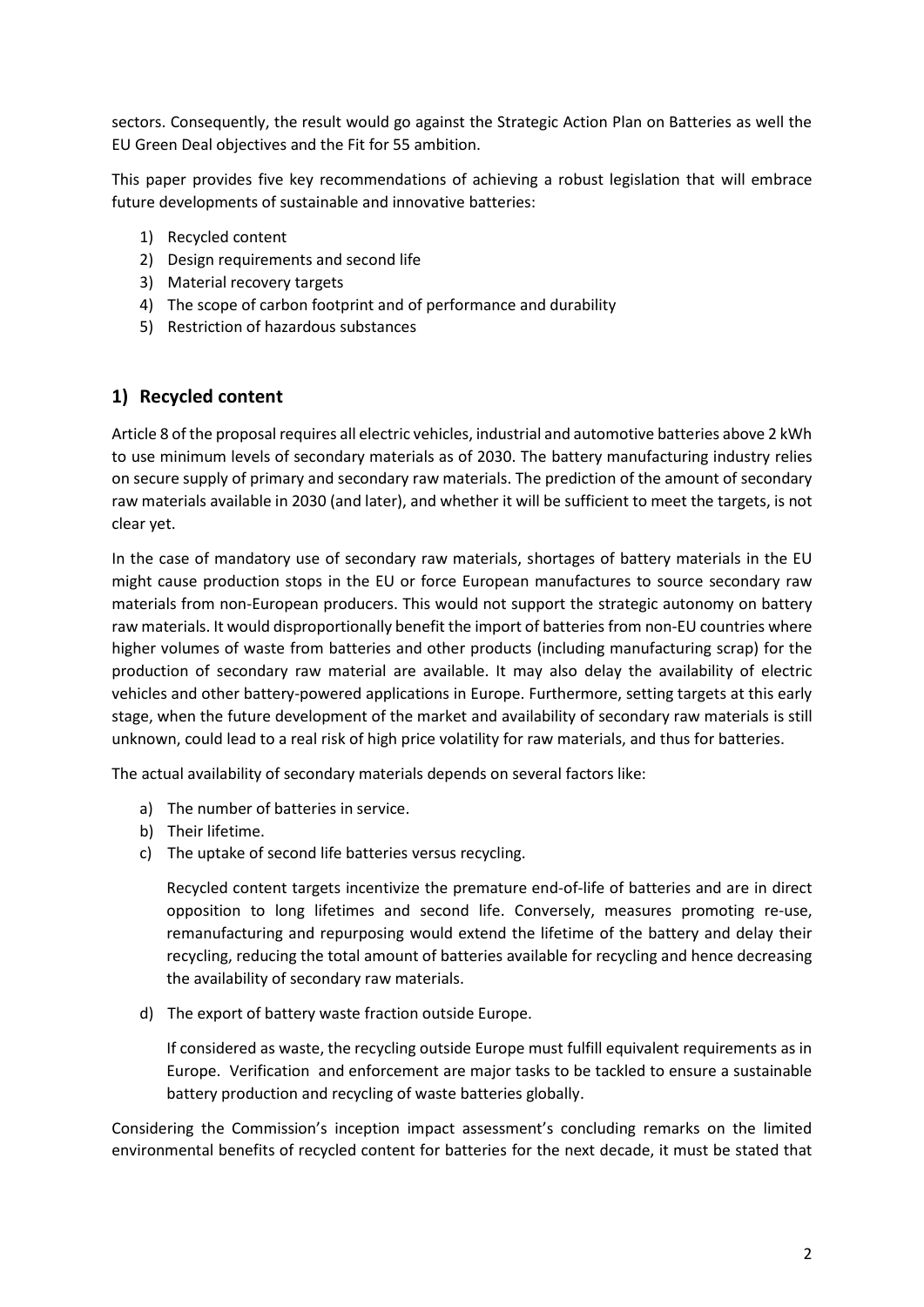the recycled content obligation currently remains an unjustified burden on the industry and a policy contradiction<sup>1</sup>.

The co-legislators' proposals we see on the table right now may even worsen the situation. For instance, extending the scope to **all** batteries, as suggested by the European Parliament, would force the industry to compete for the same amount of available secondary raw materials to manufacture even more batteries.

**A very cautious approach is necessary on recycled content, including strong review clauses and safeguard measures against the risks connected to ex ante specified minimum recycled content targets. The entire process should also be simplified to reduce administrative burden, for instance by making enforcement possible by monitoring the total amount of secondary materials (lead, lithium, cobalt and nickel) used by each company every year as an aggregated amount, instead of the recycled content of each individual battery.** 

## **2) Design requirements and second life**

Prescriptive pre-imposed design requirements threaten the innovation we need across a nascent European battery industry. They would also limit the EU's domestic efforts to meet EU battery demand and compete globally. **Requirements to design batteries in a specific way, as proposed for instance in Article 11, could lead to several major negative consequences that seem so far underestimated or unassessed, e.g. limits to necessary safety, lifetime or performance requirements. EU regulation should reflect and keep pace with evolving technological progress, including chemistry improvements, and should avoid technical lock-in effects, especially as the sector quickly develops. The Regulation should set the general targets, while it should leave the design-choices on how to get to those targets to the industry.**

In the same vein, the possibility of reusing, remanufacturing or repurposing batteries is certainly an interesting option to decrease the total carbon footprint of certain types of battery across its lifetime and can bring environmental or economic benefits in those cases. However, this is not applicable to all batteries: lithium-ion batteries for electric vehicles and large grid-connected energy storage batteries are more suitable for reuse, repurposing and remanufacturing compared to other battery types and technologies.

The Commission proposal correctly recognized that the current legislative framework could limit the development of the second life business model, but the amendments proposed are also applied to batteries which are not suitable for second life, potentially resulting in a waste of resources and serious safety risks. **Therefore, several measures, such as the obligation to store data on state of health as well as requirements for repurposing and remanufacturing (Art. 14 and 59), should be applied to EV and stationary energy storage batteries above 2 kWh only, while proposed parameters should be technically feasible and harmonized internationally.** 

Besides, the fact that a battery is technically suitable for second life does not imply that there will be a demand for that battery. This will depend on the evolution of the EV and stationary storage market, on the ability of the stationary storage market to absorb large shares of repurposed batteries and on the future performance level of repurposed EV batteries compared to new stationary storage

<sup>1</sup> Öko Institute, Batteries Regulation Impact Assessment: *'Especially, for critical metals needed in rapidly growing markets, e.g. Li, Co in lithium ion batteries, not enough secondary materials will be available up to 2035 to specify relevant shares of recycled content in batteries placed on the market'*<sup>1</sup>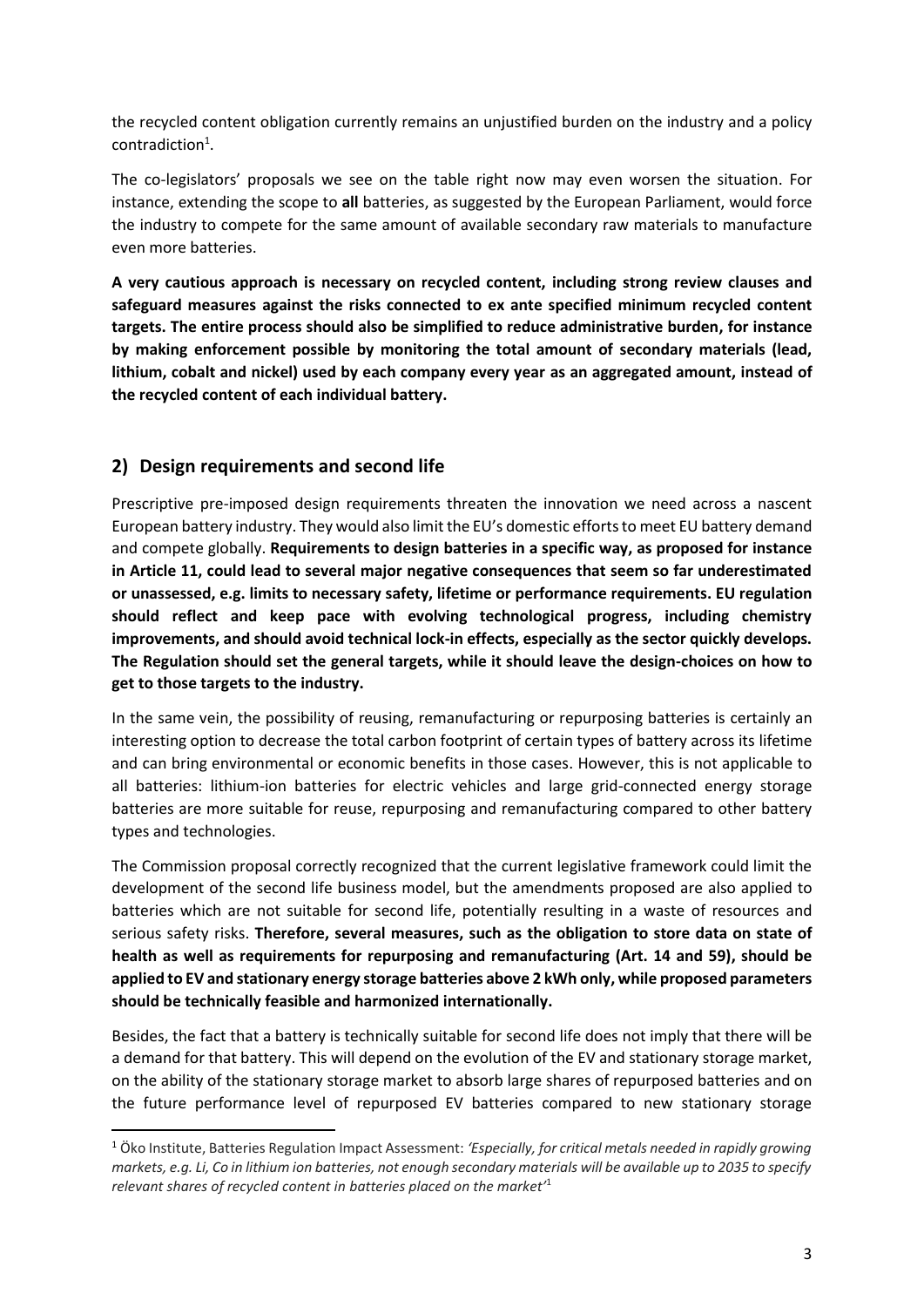batteries. **The regulation should clarify the liability and conditions to reuse, remanufacture or repurpose a battery, but the decision to apply second life provisions should be left to the market and should not be mandated by the regulation**.

#### **3) Material recovery targets**

Article 57 of the proposal describes the rules for recycling efficiencies and material recovery, with the Annex XII setting the minimum targets for 2025/2026 and 2030.

**The proposed measures and targets should avoid setting back European efforts to create a thriving battery ecosystem and should be designed to benefit the environment without unduly increasing the carbon footprint of batteries put on the market**. In fact, too stringent material recovery targets – as we have seen being suggested by the Members of the European Parliament – can be in contradiction with measures aiming at lowering the carbon footprint of batteries placed on the EU market.

Measures to drive best practices in battery recycling can help to create the conditions for business cases to emerge and improve across Europe. Ambitious yet realistic levels of recycling efficiency and metal recovery rates as proposed by the Commission can help to create open and fair competition between operators and maximise the circular economy and economic potential of spent batteries.

**However, excessive requirements beyond optimised recovery targets increase the global carbon footprint, as they will imply the use of additional resources to conduct recycling processes, with negative environmental effects**. Recycling targets should be defined based on state of the art and optimised environmental criteria.

**Especially the 2030 material recovery targets should be subjected to a mandatory review based on the best available recycling techniques and actual flows of product chemistries sent to recycling.** Unjustified targets can result in negative environmental impacts as well as in unjustified economic burdens.

## **4) The scope of carbon footprint and performance and durability**

Article 7 on carbon footprint and Article 10 on performance and durability will be applied to all EV and industrial batteries above 2 kWh. Several proposals go in the direction to extend the scope to more batteries, while the current scope is already problematic. Both the carbon footprint and the performance and durability criteria need to be applied to the specific battery technology and application. **It is not possible to define one-size-fits-all criteria and thresholds for all batteries, or even for the same battery type, since they deliver extremely different services and have vastly different technical requirements.** 

The Batteries Regulation should follow a similar approach to the eco-design framework, which identified product groups based on their similarities. Unfortunately, this did not happen for industrial batteries: hundreds of completely different products fall under this category, including batteries for stationary energy storage (for large installations, at grid level, or at commercial / household level), batteries for back-up used in hospitals and data centers, batteries for motive power applications (including for instance forklift trucks, ground support equipment, medical wheelchair, golf carts,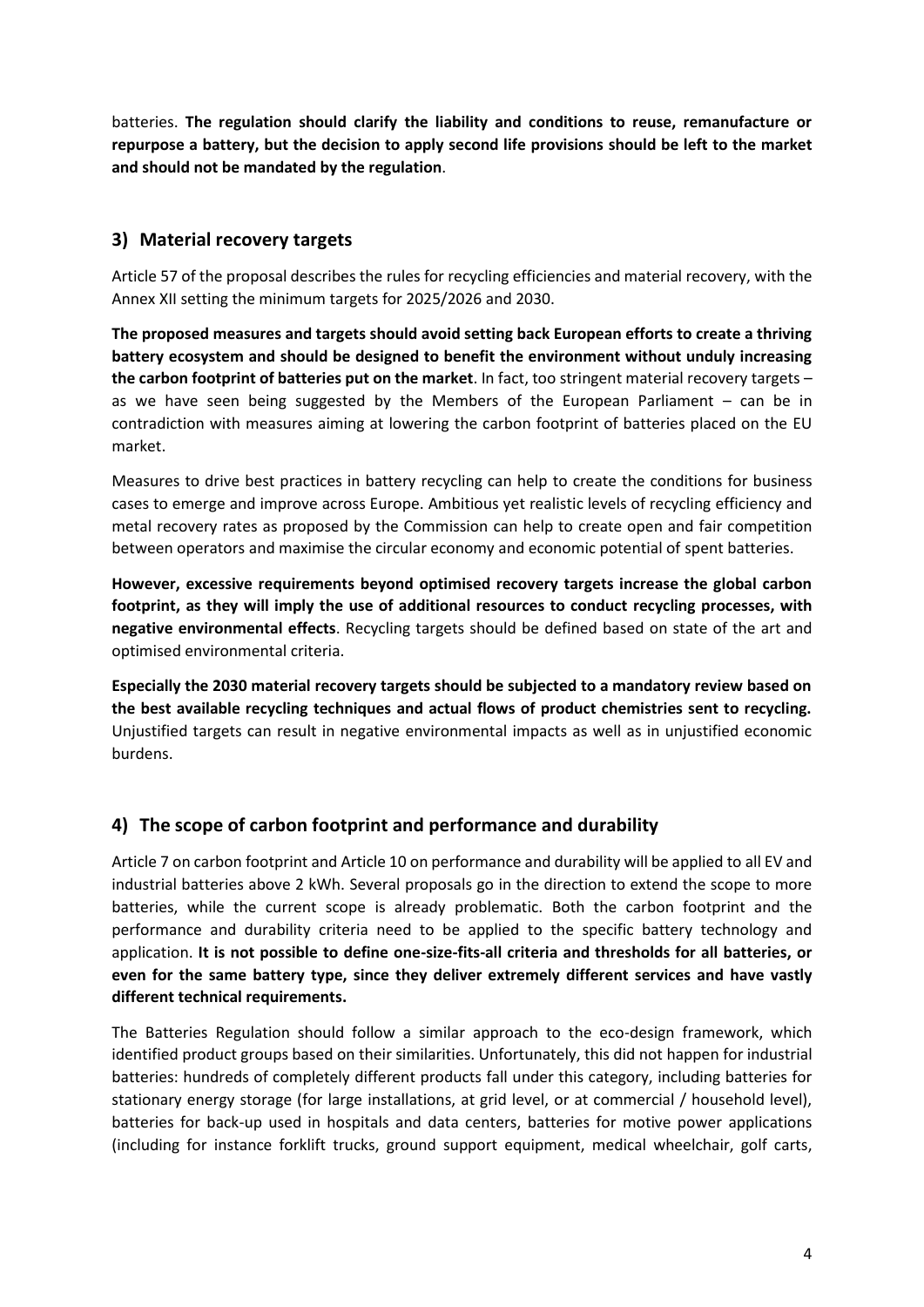cleaning equipment, material handling, etc.). **The functional unit<sup>2</sup> , the minimum performance and durability of these various industrial batteries cannot be the same of those used in electric cars, and need to be tailored to the application.** To make things more complicated, in some cases, certain criteria which are fundamental for one application are fully irrelevant for another application<sup>3</sup>. The Regulation also neglects that battery and application design are still in development. Too stringent criteria would jeopardize innovative or safety-relevant design improvements.

Several proposals go in the direction of even extending the scope to batteries below 2 kWh, including batteries for light means of transport, ride-on lawn mowers but also batteries for mild hybrid applications in vehicles or small industrial batteries used for instance in lighting and alarm systems. It will be simply impossible to develop appropriate functional units (for carbon footprint), performance and durability criteria for all these products groups respecting the short timeline mandated by the Batteries Regulation. One-size-fits-all requirements would seriously damage several segments of the battery industry, which would have to comply with requirements designed for other products. In addition, no cost-benefit analysis has been conducted to explore the GHG reduction potential of regulating these product groups. Finally, the requirement for a declaration for the thousands of battery models in the scope would make the measure impossible to control, among others for imported batteries, opening the door to green washing and weakening enforcement on the ground.

**For these reasons, it would be preferable to develop fit-for-purpose product category rules for the carbon footprint calculation of EVs and stationary battery energy storage<sup>4</sup> and assess the possibility of regulating other products and applications at a later stage, following a cost-benefit and GHG emissions saving potential analysis similar to those mandated by the eco-design framework.** 

**Furthermore, the parameters meant to determine the performance, durability and state of health of EV batteries should only correspond to those used in the UNECE Global Technical Regulation on In-Vehicle Battery Durability developed by the Working Party on Pollution and Energy. This means that the proposed parameters in Annex IV and VII are not suitable for industrial or electric vehicle batteries (both light-duty vehicle batteries or heavy-duty electric vehicle batteries) either as they do not represent actual performance characteristics, and therefore need to be changed as well.**

## **5) Restriction of hazardous substances**

Art. 6 of the proposed Regulation includes a new, parallel process to regulate hazardous substances used in batteries, duplicating the existing and well-established REACH restriction process set out in Annex XVII of Regulation (EC) No 1907/2006.

#### **Each battery chemistry available today on the European market is based on a combination of metals, for example:**

- Lead-based (automotive/industrial) Lead, antimony, tin, copper, aluminum, calcium, silver;
- Lithium-based (industrial/portable/automotive/EV/light means of transport) Lithium, nickel, cobalt, manganese, aluminum, copper, silicon;

<sup>&</sup>lt;sup>2</sup> The functional unit is used to calculate the carbon footprint of a battery, and it is defined as the "qualitative and quantitative aspects of the function(s) and/or service(s) provided by the product being evaluated". Batteries with different function(s) and service(s) require different functional units.

<sup>&</sup>lt;sup>3</sup> For instance, energy round trip efficiency is totally irrelevant for back-up batteries, since these batteries don't have to do frequent cycles of charge-discharge but simply stand idle and be ready to be used in case of power outages in hospitals and data centers.

<sup>4</sup> As defined by the Batteries Regulation in Article 2.13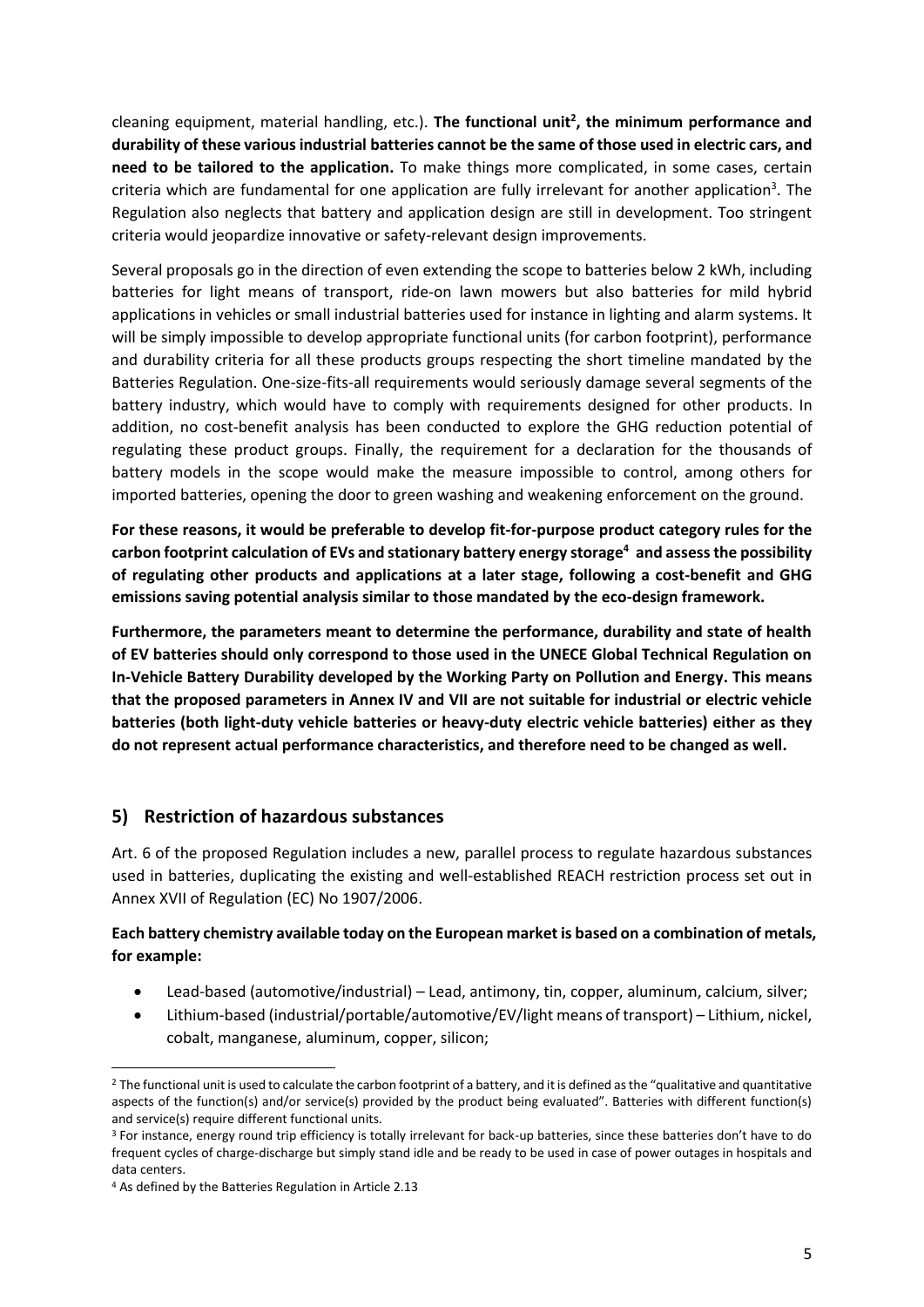- Nickel-based (industrial) Nickel, rare earths, cadmium;
- Sodium-based (industrial/EV) Sodium, nickel.

Some of the battery metals have hazardous properties. However, **batteries are sealed articles with no risk of exposure for end-users or consumers under normal use conditions and collection through take back and collection systems**. Landfilling, incineration and improper disposal of batteries is already illegal under the Batteries Directive.

The risk of exposure for employees along the value chain is already addressed through the successful enforcement of the existing EU legislative framework (e.g. REACH and Occupational Health and Safety legislation).

REACH and OSH incorporate mechanisms which allow for the creation of risk management measures targeted at the use of all substances at every stage of the battery life, including the waste phase.

The duplication of procedures to regulate these substances is therefore unnecessary, and it would create additional regulatory uncertainty for the industry.

**Article 6 should be amended to make reference to the already existing REACH, OSH and IED processes and therefore benefit from existing horizontal legislation rather than to create additional productspecific requirements. This would also allow the deletion of Article 71 from the Commission proposal.**

#### **Conclusion**

The new Batteries Regulation is considered as a blueprint for other initiatives and includes several completely new measures, from recycled content to due diligence and carbon footprint. We believe that the battery sector is too important and strategic to make it a test case. All measures should be designed and implemented with an acknowledgement of the complexity involved in their delivery over the next decade.

In this paper we have identified five key risk areas from current discussions in the co-decision process, which might endanger the competitiveness of the EU industry and the electrification of the transport, energy and industrial sectors. We call on co-legislators in the European Parliament and Council to consider fully the global battery market's diversity and fast pace, and to only introduce new ambitions if their impacts have been fully assessed.

The current direction witnessed in the co-decision process, highlighted in this paper, shows that the nascent EU battery industry will face major risks of multifaceted burden, innovative "test" measures with limited foundations. This ultimately threatens Europe's strategic autonomy in that field and risks slowing down the much-needed shift to zero emissions set out under the Fit for 55 package and the EU Green Deal.

Any measures proposed, and approved, will need to deliver on advancing the energy transition and ensuring the European batteries value chain becomes a competitive global leader, able to set sustainability standards for the rest of the world.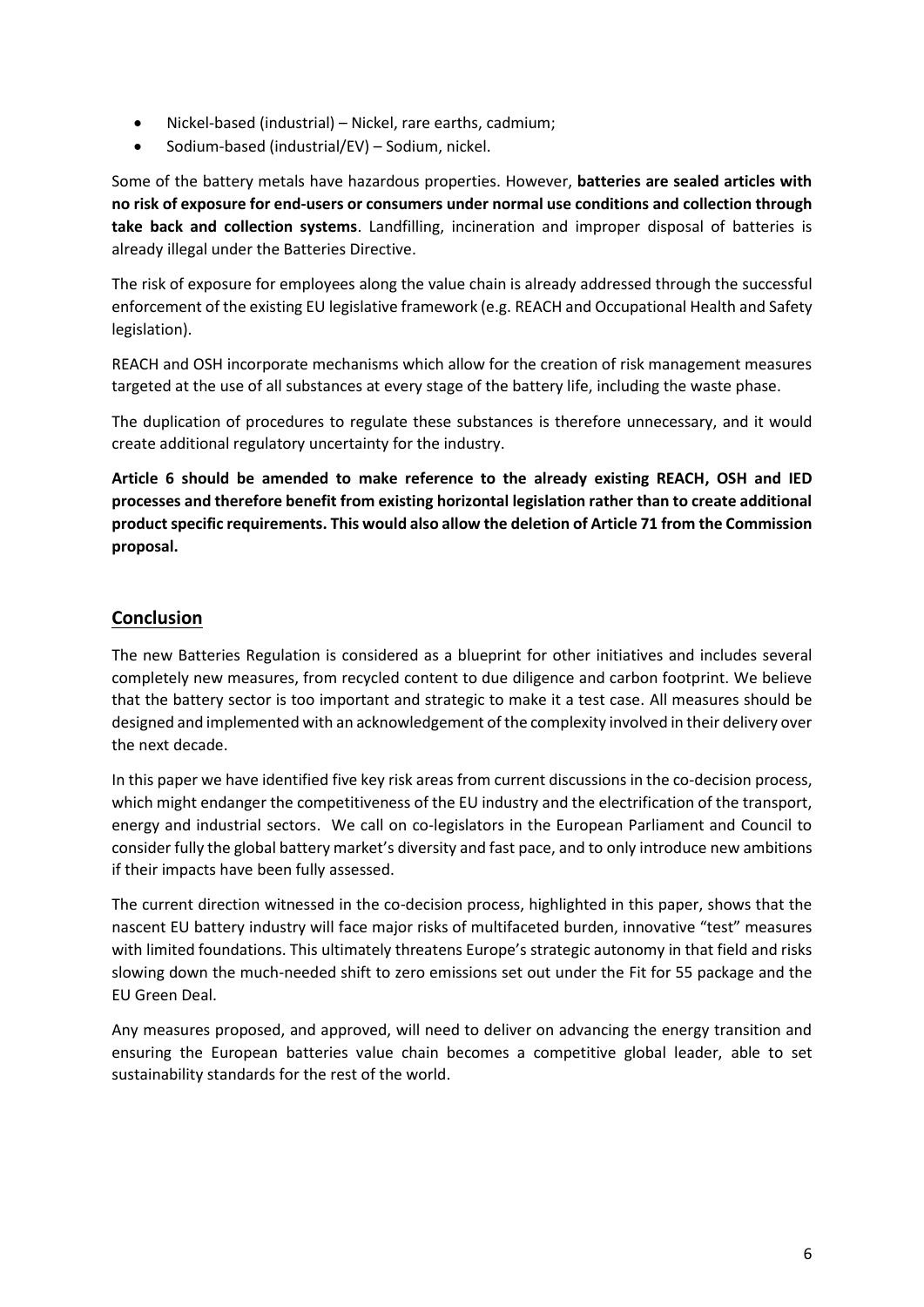#### **ABOUT US**

**ACEA**, the European Automobile Manufacturers' Association represents the 16 major Europe-based car, van, truck and bus makers: BMW Group, DAF Trucks, Daimler, Daimler Truck, Ferrari, Ford of Europe, Honda Motor Europe, Hyundai Motor Europe, Iveco Group, Jaguar Land Rover, Renault Group, Stellantis, Toyota Motor Europe, Volkswagen Group, Volvo Cars, and Volvo Group. Visit [www.acea.auto](http://www.acea.auto/) for more information about ACEA, and follow us on www.twitter.com/ACEA\_auto or www.linkedin.com/company/ACEA/.

**AVERE** is the only European association representing and advocating for electromobility on behalf of the industry, academia, and EV users at both EU and national levels. Its membership consists of National Associations supporting electromobility across Europe, as well as a variety of companies ranging from carmakers to charging operators. AVERE currently has active members in 21 European countries, and, via its association members, indirectly represents close to 2.300 industry members and over 100.000 EV users. [www.avere.org](http://www.avere.org/)

**CLEPA**, the European Association of Automotive Suppliers based in Brussels, represents over 3,000 companies, from multi-nationals to SMEs, supplying state-of-the-art components and innovative technology for safe, smart and sustainable mobility, investing over €30 billion yearly in research and development. Automotive suppliers in Europe directly employ 1.7 million people in the EU. [www.clepa.eu](http://www.clepa.eu/)

**EASE**, the European Association for Storage of Energy located in Brussels, Belgium, is the leading member-supported association representing organisations active across the entire energy storage value chain. EASE supports the deployment of energy storage to support the cost-effective transition to a resilient, climate-neutral, and secure energy system. [www.ease-storage.eu](http://www.ease-storage.eu/)

**EBRA**, the European Battery Recycling Association, represents the interests of actors involved with sorting, treating and recycling consumer, industrial or automotive spent batteries, whatever the type or chemistry, apart from Lead-Acid automotive batteries, but including E-mobility and stationary batteries. [www.ebra-recycling.org](http://www.ebra-recycling.org/)

**EGMF**, the European Garden Machinery Industry Federation, has been the voice of the garden machinery industry in Europe since 1977. With 30 European corporate members and 7 national associations representing manufacturers for garden, landscaping, forestry and turf maintenance equipment, we are the most powerful network in this sector in Europe. Our members are responsible for employing 120,000 people in the EU, and in 2020 sold over 19 million units on the European Market. For further information please visit [www.egmf.org](http://www.egmf.org/)

**EPTA**, the European Power Tool Association, represents the interest of European power tool manufacturers. Our 25 member companies represent approximately 70.000 employees in Europe (170 000 worldwide) and 90% of all corded and cordless power tools sold. Power tools are used by professionals, skilled trades men and DIY consumers. The industry's annual turnover is about €7 billion in Europe. EPTA members are committed to the highest possible standards of quality and safety of their tools. Innovation and advanced technologies as well as customer-friendly applications are key to our companies' economic growth, competitiveness and the creation of jobs. [www.epta.eu](http://www.epta.eu/)

**EUROBAT** is the leading association for European automotive and industrial battery manufacturers, covering all battery technologies, and has more than 50 members. The members and staff work with all policymakers, industry stakeholders, NGOs and media to highlight the important role batteries play